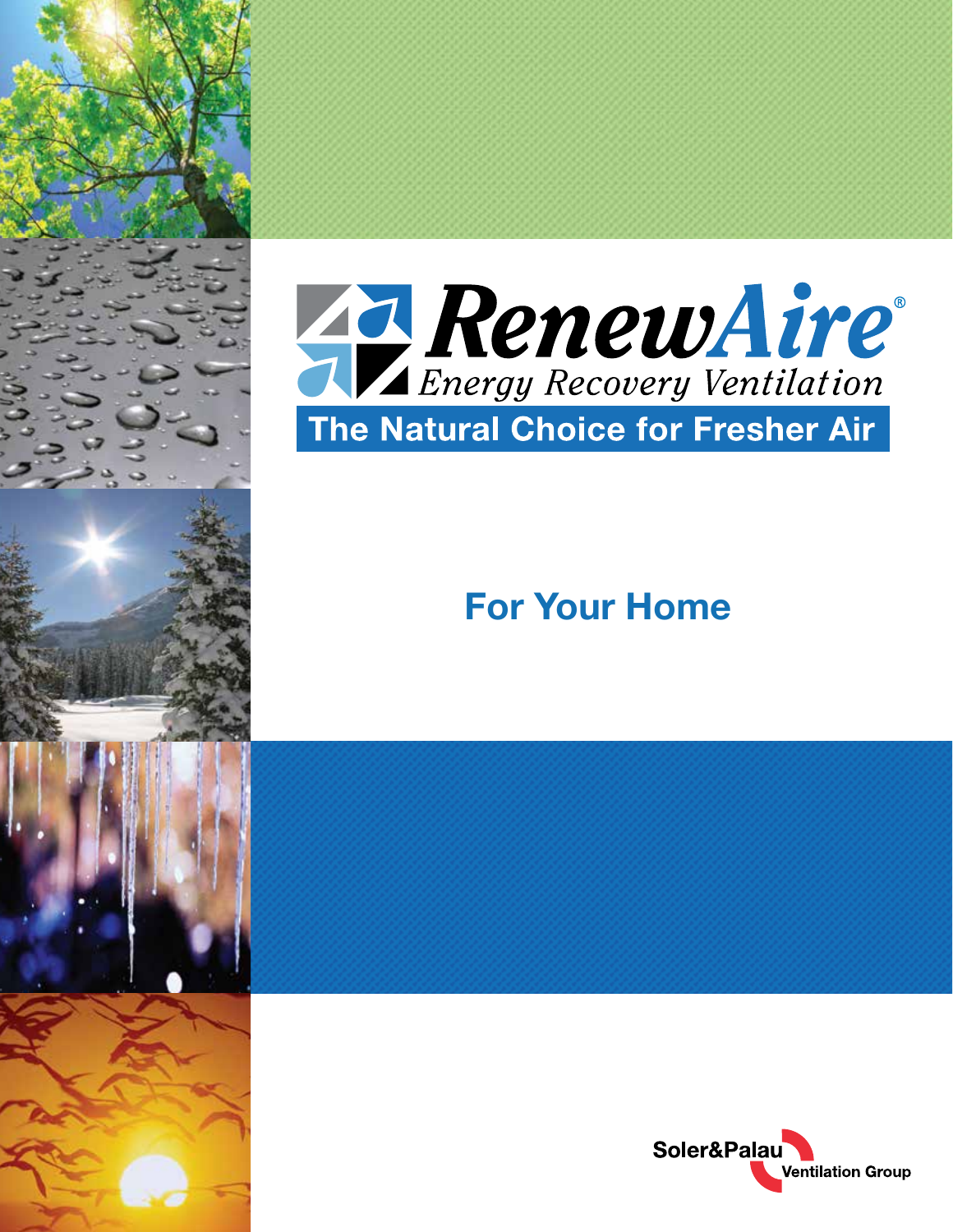# **SAFEGUARDING LIFE'S GREATEST INVESTMENTS**

# **Nothing is More Important Than the Health of Family and Home**

- Today's homes are airtight.
- The need for ventilation has never been more important.
- RenewAire is uniquely qualified to provide this critical indoor component.

### **The Natural Choice for Fresher Air**

RenewAire's advanced ventilation products are based upon a simple principal – bring equal amounts of healthier, fresh air into your home while exhausting the same amount out, and do this in the best energy efficient manner as possible. Unlike ordinary residential ventilation systems, RenewAire handles both exhaust and fresh airstreams while also moderating humidity and temperature extremes during summer as well as winter. This results in the very efficient delivery of fresh air while exhausting unhealthy stale air, including odors, excess carbon dioxide, formaldehyde, and other harmful gaseous pollutants, regardless of the time of year or where you live.



- *• During summer, hot/humid ventilation air is preconditioned using the relatively cool/dry exhaust air.*
- *• During winter, ventilation air is pre-heated/humidified using the relatively warmer/wetter exhaust air. This is all accomplished passively.*
- *• Airstreams are physically separated by plates that transfer only heat and humidity and no other pollutants.*



#### **Advanced Energy Recovery Ventilation Versus Bathroom Fans**

Simple bath fans are often promoted to provide your home's critical indoor fresh air component. First and foremost, a bath fan ventilation system has no energy recovery component. RenewAire's remarkable static-plate energy recovery core preconditions the incoming ventilation air using the available energy in the exhaust air leaving the home.

 Furthermore, bath fans only drive air in one direction - out of your home, placing your tightly built home under negative pressure. RenewAire's balanced approach maintains the home under neutral or balanced pressure, avoiding driving air into or out of the home's energy envelope. Balanced ventilation decreases the possibility of condensation at points where hot air meets cold air within the building envelope as well as undesired hot or cold air infiltration. Undue condensation inside the home or within the building envelope can lead to unwanted mold, mildew and subsequent structural damage.

In new construction and remodel situations, RenewAire Energy Recovery Ventilation (ERV) systems can be used in place of bath fans with a RenewAire control conveniently placed in each bathroom while still providing energy efficient, balanced whole house ventilation.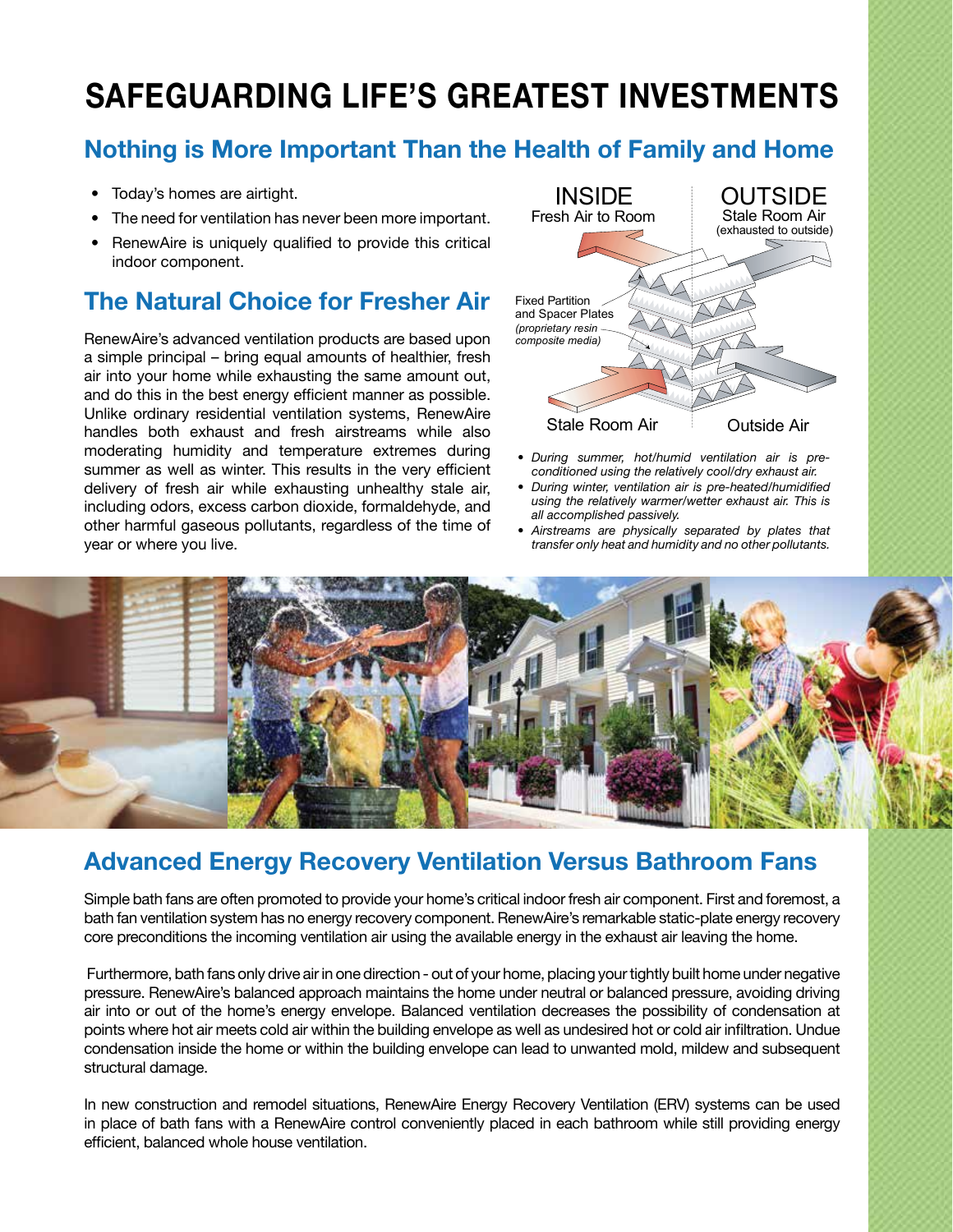## **Which is Better, ERV or HRV?**

RenewAire's advanced ventilation products are suitable for all climates and are to be operated in both summer and winter. Some competitor's products only recover heat from the exhaust air (HRV). This is great during winter in cold climates, but can over dry the home. During hot, humid summer days, HRVs must be turned off to avoid bringing in too much outdoor humidity. RenewAire's Energy Recovery Ventilators work in summer, winter, hot, cold, humid or dry, moderating extremes year-round.

### **Which Product is Perfect for Your Home?**

RenewAire relies on trained HVAC professionals to discuss your lifestyle, concerns, and review your particular application in order to properly size a RenewAire advanced ventilation system. RenewAire's advanced ventilation products are available in many convenient sizes so your HVAC professional can properly size a unit that precisely meets your needs and do so in the most energy efficient manner possible.

## **Quality That Shows**

When compared side-by-side with other manufacturers, RenewAire offers important advantages, such as high quality, commercial grade construction, better insulation, reduced thermal bridging, and higher blower/ motor efficiency for more fresh air delivered for less money spent. RenewAire's product performance is Home Ventilation Institute (HVI) certified, and rates among the top performers in these independent evaluation programs. All models are UL Listed for safety and durability under the specific UL-1812 Standard for Ducted Heat Recovery Ventilators. It's RenewAire's higher standards of quality, simplicity, and outstanding long-term performance that allow RenewAire to provide a 10-year warranty on the energy recovery core and a five-year warranty on the balance of the product.



#### **More Than A System...The Complete Home Ventilation Solution**

RenewAire means high performance, low maintenance and expense, and complete peace-of-mind. When you look at all that's available, you'll see that for the best "whole house" approach to highly-effective, cost-efficient ventilation, all ERVs are not created equal: RenewAire ERVs are simply the smartest choice, for every reason.

# **RenewAire ERVs Ventilation That Pays**